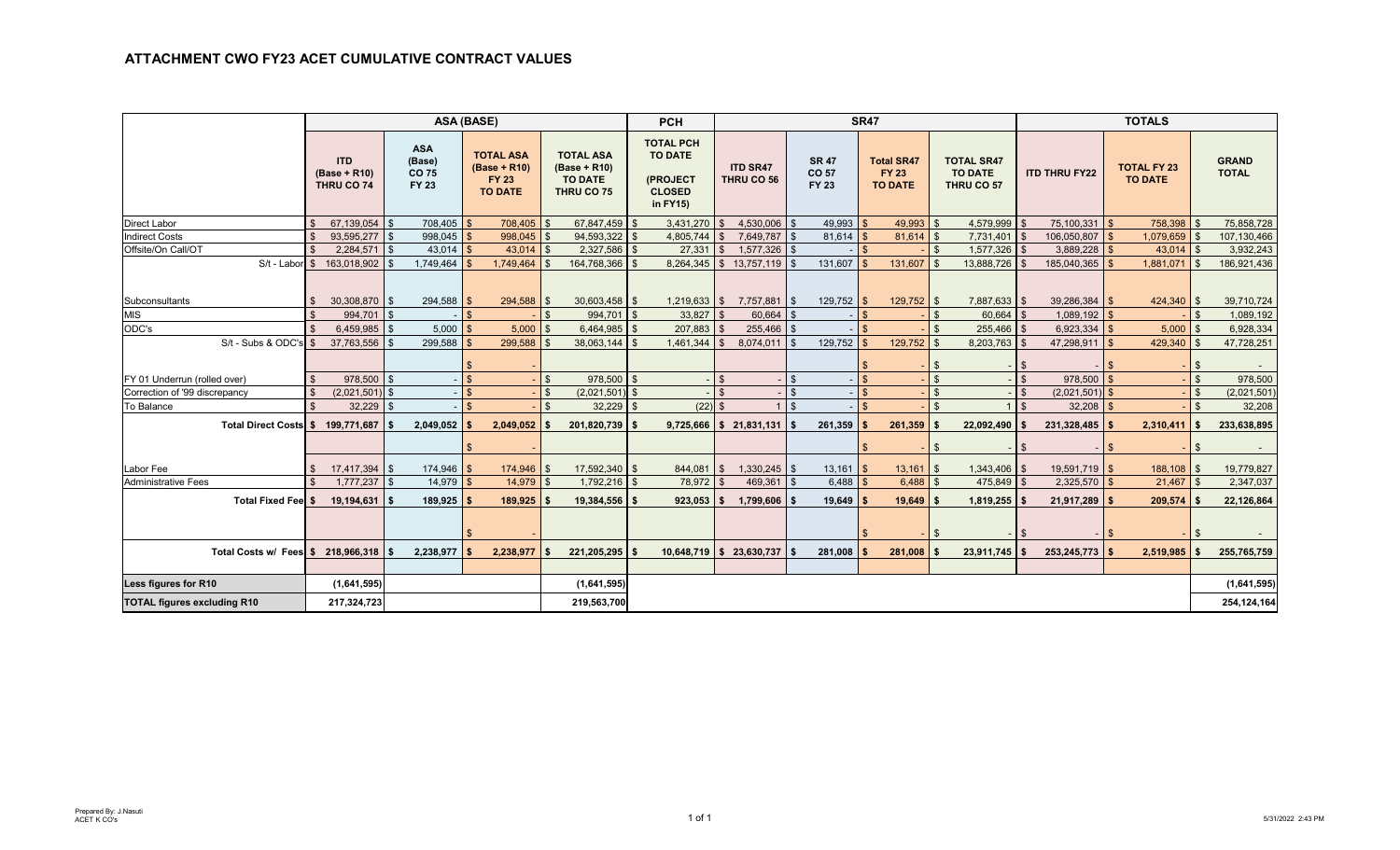|                    | <b>DESCRIPTION</b>                    |                           |                | <b>DIRECT COST</b> |               | <b>RUNNING TOTAL</b><br><b>DIRECT COST</b> |                         | <b>FIXED FEE</b>         |                           | <b>RUNNING TOTAL</b><br><b>FIXED FEE</b> |                         | <b>CWO TOTAL</b> |                | <b>RUNNING TOTAL</b><br><b>CWO</b> |
|--------------------|---------------------------------------|---------------------------|----------------|--------------------|---------------|--------------------------------------------|-------------------------|--------------------------|---------------------------|------------------------------------------|-------------------------|------------------|----------------|------------------------------------|
|                    | FY 95 - FY 00 Total                   |                           | \$             | 116,698,430        |               |                                            | \$                      | 11,661,536               |                           |                                          | \$                      | 128,359,966      |                |                                    |
| FY 01 Total        |                                       |                           | \$             | 16.400.097         |               |                                            | \$                      | 1,390,504                |                           |                                          | \$                      | 17,790,601       |                |                                    |
| FY 02 Total        |                                       |                           | \$             | 5,200,032          |               |                                            | $\overline{\mathbf{s}}$ | 479,720                  |                           |                                          | \$                      | 5,679,752        |                |                                    |
| FY 03 Total        |                                       |                           | \$             | 9,455,175          |               |                                            | \$                      | 840.981                  |                           |                                          | \$                      | 10,296,155       |                |                                    |
| FY 04 Total        |                                       |                           | \$             | 4,102,568          |               |                                            | \$                      | 438,842                  |                           |                                          | \$                      | 4,541,410        |                |                                    |
| FY 05 Total        |                                       |                           | \$             | 4,882,523          |               |                                            | \$                      | 424,411                  |                           |                                          | \$                      | 5,306,935        |                |                                    |
| FY 06 Total        |                                       |                           | \$             | 4,942,537          |               |                                            | \$                      | 400,425                  |                           |                                          | \$                      | 5,342,962        |                |                                    |
| FY 07 Total        |                                       |                           | \$             | 3,749,203          |               |                                            | \$                      | 333,937                  |                           |                                          | \$                      | 4,083,140        |                |                                    |
| FY 08 Total        |                                       |                           | \$             | 4,115,386          |               |                                            | \$                      | 459,590                  |                           |                                          | \$                      | 4,574,975        |                |                                    |
| FY 09 Total        |                                       |                           | \$             | 4,071,344          |               |                                            | \$                      | 365,944                  |                           |                                          | \$                      | 4,437,288        |                |                                    |
| FY 10 Total        |                                       |                           | \$             | 3,480,697          |               |                                            | \$                      | 288,596                  |                           |                                          | $\overline{\mathbf{s}}$ | 3,769,294        |                |                                    |
| FY 11 Total        |                                       |                           | \$             | 2,546,627          |               |                                            | $\overline{\bullet}$    | 210,824                  |                           |                                          | \$                      | 2,757,450        |                |                                    |
| FY 12 Total        |                                       |                           | \$             | 2.451.050          |               |                                            | \$                      | 223,354                  |                           |                                          | \$                      | 2,674,404        |                |                                    |
| FY 13 Total        |                                       |                           | \$             | 2,095,394          |               |                                            | \$                      | 205,833                  |                           |                                          | \$                      | 2,301,226        |                |                                    |
| FY 14 Total        |                                       |                           | \$             | 1,880,110          |               |                                            | \$                      | 174,775                  |                           |                                          | \$                      | 2,054,885        |                |                                    |
| FY 15 Total        |                                       |                           | \$             | 1,632,890          |               |                                            | \$                      | 176,181                  |                           |                                          | \$                      | 1,809,071        |                |                                    |
| FY 16 Total        |                                       |                           | \$             | 1,563,189          |               |                                            | \$                      | 147,075                  |                           |                                          | \$                      | 1,710,264        |                |                                    |
| FY 17 Total        |                                       |                           | \$             | 1,562,390          |               |                                            | \$                      | 150.882                  |                           |                                          | \$                      | 1,713,272        |                |                                    |
| FY 18 Total        |                                       |                           | \$             | 1,634,182          |               |                                            | \$                      | 157,532                  |                           |                                          | \$                      | 1,791,714        |                |                                    |
| FY 19              | <b>ASA</b>                            | CO 65                     | \$             | 1,759,400 \$       |               | 194,223,223                                | \$                      | $164,626$ \$             |                           | 18,695,569                               | \$                      | $1,924,026$ \$   |                | 212.918.791                        |
| <b>FY 19</b>       | $(R10 - 9)$                           | CO 54 / SPLIT             | $\mathfrak{s}$ |                    |               | 194,238,660                                | \$                      | $\mathbf{0}$             | $\boldsymbol{\mathsf{s}}$ | 18,695,569                               | -\$                     | $15,438$ \ \$    |                | 212,934,229                        |
| FY 19              | <b>ASA</b>                            | CO 68                     | \$             | $(57, 675)$ \$     |               | 194,180,985                                | \$                      | $\sim$                   | \$                        | 18,695,569                               | $\sqrt{3}$              | $(57, 675)$ \$   |                | 212,876,554                        |
| FY 19 Total        |                                       |                           | \$             | 1,717,163          |               |                                            | \$                      | 164,626                  |                           |                                          | \$                      | 1,881,789        |                |                                    |
| <b>FY 20</b>       | <b>ASA</b>                            | CO 67                     | \$             | $1,775,372$ \$     |               | 195,956,357                                | \$                      | 166,223                  | \$                        | 18,861,792                               | \$                      | $1,941,595$ \$   |                | 214,818,149                        |
| <b>FY 20</b>       | $(R10 - 9)$                           | CO 54 / SPLIT             | \$             | 5,660              | $\mathbf{\$}$ | 195,962,018                                | \$                      | $(0)$ \$                 |                           | 18,861,792                               | $\mathfrak{F}$          | $5,660$ \$       |                | 214,823,809                        |
| <b>FY 20</b>       | ASA                                   | CO 70                     | \$             | 175,000 \$         |               | 196, 137, 018                              | \$                      | $\blacksquare$           | \$                        | 18,861,792                               | \$                      | 175,000 \$       |                | 214,998,809                        |
| <b>FY 20</b>       | <b>ASA</b>                            | CO 71                     | \$             | $(73, 634)$ \$     |               | 196.063.384                                | \$                      | $\blacksquare$           | \$                        | 18.861.792                               | -\$                     | $(73, 634)$ \$   |                | 214,925,176                        |
| FY 20 Total        |                                       |                           | \$             | 1,882,399          |               |                                            | \$                      | 166,223                  |                           |                                          | \$                      | 2,048,622        |                |                                    |
| FY 21              | <b>ASA</b>                            | CO 69                     | \$             | $1,719,419$ \$     |               | 197,782,804                                | \$                      | 160,629 \$               |                           | 19,022,421                               | \$                      | $1,880,048$ \$   |                | 216,805,224                        |
| <b>FY 21</b>       | $(R10 - 9)$                           | CO 54 / SPLIT             | \$             | $13,984$ \$        |               | 197,796,788                                | $\frac{3}{2}$           | $(0)$ \$                 |                           | 19,022,420                               | $\sqrt[3]{3}$           | $13,984$ \$      |                | 216,819,208                        |
| <b>FY 21</b>       | ASA                                   | CO 72                     | \$             | $170,000$ \$       |               | 197,966,788                                | \$                      | $\overline{\phantom{a}}$ | \$                        | 19,022,420                               | <b>\$</b>               | 170,000 \$       |                | 216,989,208                        |
| <b>FY 21</b>       | <b>CLOSEOUT</b>                       | CO 74                     | \$             | $(100, 111)$ \$    |               | 197,866,676                                | \$                      | $\blacksquare$           | \$                        | 19,022,420                               | \$                      | $(100, 111)$ \$  |                | 216,889,097                        |
| FY 21 Total        |                                       |                           | \$             | 1,803,292          |               |                                            | \$                      | 160,629                  |                           |                                          | \$                      | 1,963,921        |                |                                    |
| <b>FY 22</b>       | ASA                                   | CO 73                     | \$             | 1,835,879 \$       |               | 199,702,555                                | \$                      | $172,210$ \$             |                           | 19,194,630                               | -\$                     | $2,008,089$ \$   |                | 218,897,185                        |
| <b>FY 22</b>       | $(R10 - 9)$                           | CO 54 / SPLIT             | \$             | 69,131             | $\mathbf{\$}$ | 199,771,686                                | $\mathsf{\$}$           | $\blacksquare$           | \$                        | 19,194,630                               | $\mathbf{\$}$           | 69,131           | $\mathfrak{s}$ | 218,966,316                        |
| <b>FY 22</b>       | <b>ASA</b>                            |                           | \$             | $\sim$             | \$            | 199,771,686                                | \$                      | $\overline{\phantom{a}}$ | \$                        | 19,194,630                               | l \$                    | $\blacksquare$   | \$             | 218,966,316                        |
| FY 22Total         |                                       |                           | \$             | 1,905,010          |               |                                            | \$                      | 172,210                  |                           |                                          | \$                      | 2,077,220        |                |                                    |
| <b>FY 23</b>       | ASA                                   | CO 75                     | \$             | 2,049,052          | \$            | 201,820,738                                | \$                      | 189,925 \$               |                           | 19,384,555                               | \$                      | 2,238,977        | \$             | 221,205,293                        |
| FY 23              | $(R10 - 9)$                           | CO 54 / SPLIT             | \$             |                    | $\mathsf{\$}$ | 201,820,738                                | \$                      | $\omega$                 | \$                        | 19,384,555                               | $\mathfrak{F}$          |                  | \$             | 221,205,293                        |
| FY 23              |                                       |                           |                |                    | \$            | 201,820,738                                |                         |                          | \$                        | 19,384,555                               |                         |                  | \$             | 221,205,293                        |
|                    |                                       |                           |                |                    | \$            | 201,820,738                                |                         |                          | \$                        | 19,384,555                               |                         |                  | \$             | 221,205,293                        |
| FY 23Total         |                                       |                           | \$             | 2.049.052          |               |                                            | \$                      | 189.925                  |                           |                                          | \$                      | 2,238,977        |                |                                    |
| <b>Grand Total</b> |                                       |                           | \$             | 201,820,739        |               |                                            | \$                      | 19,384,556               |                           |                                          | \$                      | 221,205,295      |                |                                    |
|                    | Total of all Base exclusive of R10 \$ |                           |                | 200.333.360        |               |                                            | \$                      | 19,230,340               |                           |                                          | \$                      | 219,563,700      |                |                                    |
|                    |                                       | R <sub>10</sub> Totals \$ |                | 1.487.379          |               |                                            | $\mathbf{s}$            | 154.216                  |                           |                                          | \$                      | 1.641.595        |                |                                    |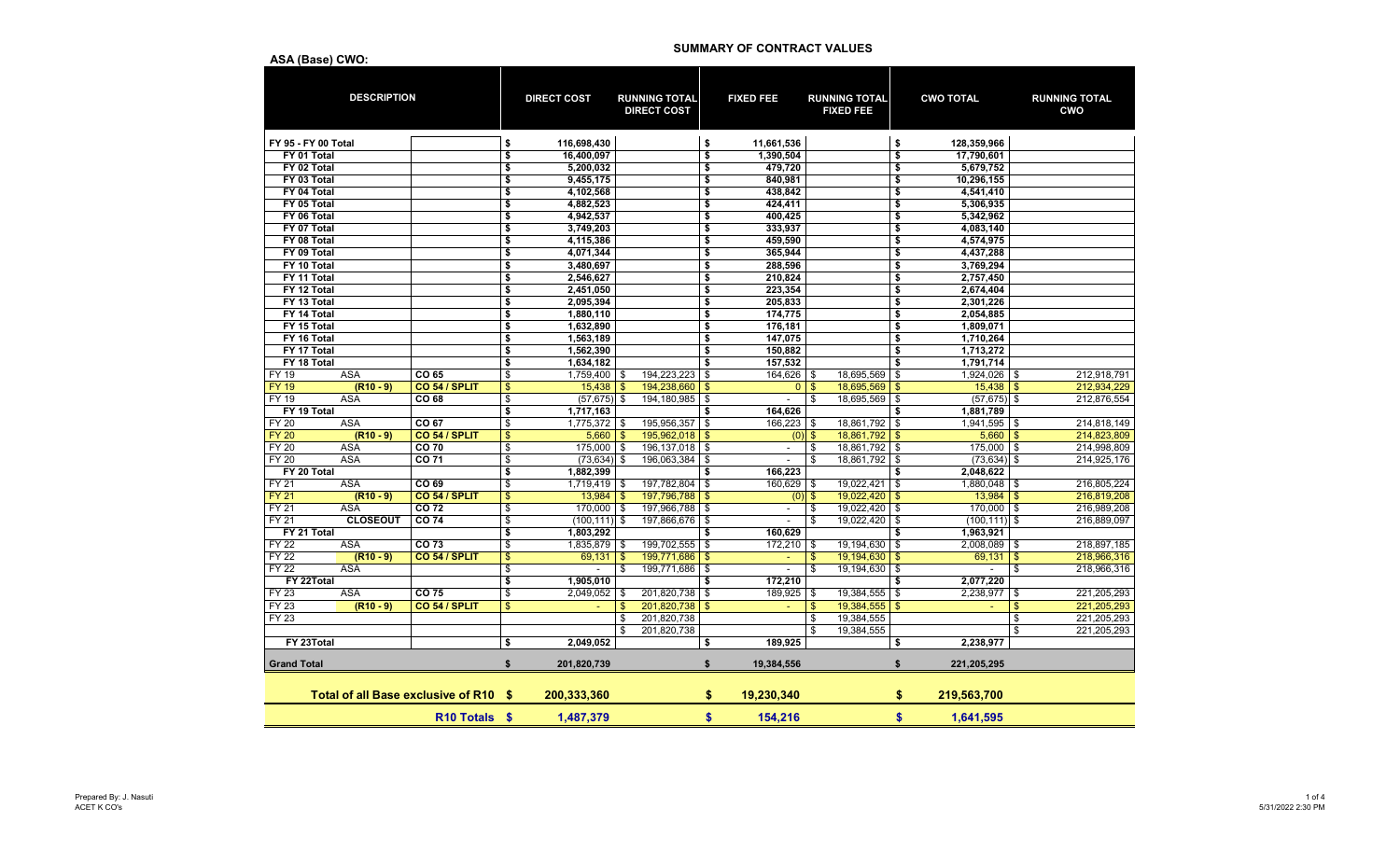| <b>PCH CWO:</b>    |    |                    |                                            |                  |                                          |                  |                                    |
|--------------------|----|--------------------|--------------------------------------------|------------------|------------------------------------------|------------------|------------------------------------|
| <b>DESCRIPTION</b> |    | <b>DIRECT COST</b> | <b>RUNNING TOTAL</b><br><b>DIRECT COST</b> | <b>FIXED FEE</b> | <b>RUNNING TOTAL</b><br><b>FIXED FEE</b> | <b>CWO TOTAL</b> | <b>RUNNING TOTAL</b><br><b>CWO</b> |
| FY 02 Total        |    | 1,758,838          |                                            | \$<br>140,099    |                                          | 1,898,937        |                                    |
| FY 03 Total        |    | 3,183,381          |                                            | \$<br>307,669    |                                          | 3,491,050        |                                    |
| FY 04 Total        |    | 3,189,176          |                                            | \$<br>339,883    |                                          | 3,529,059        |                                    |
| FY 05 Total        |    | 490,130            |                                            | \$<br>34,093     |                                          | 524,223          |                                    |
| FY 06 Total        |    | 528,227            |                                            | \$<br>27,709     |                                          | 555,936          |                                    |
| FY 07 Total        |    | 111,812            |                                            | \$<br>10,787     |                                          | 122,599          |                                    |
| FY 08 Total        |    | 110,794            |                                            | \$<br>11,838     |                                          | 122,632          |                                    |
| FY 09 Total        |    | 27,734             |                                            | \$<br>11,838     |                                          | 39,572           |                                    |
| FY 10 Total        |    | 55,064             |                                            | \$<br>8,914      |                                          | 63,978           |                                    |
| FY 11 Total        |    | 68,375             |                                            | \$<br>9,473      |                                          | 77,848           |                                    |
| FY 12 Total        |    | 43,133             |                                            | \$<br>2,066      |                                          | 45,199           |                                    |
| FY 13 Total        |    | 76,836             |                                            | \$<br>7,997      |                                          | 84,833           |                                    |
| FY 14 Total        |    | 65,738             |                                            | \$<br>7,554      |                                          | 73,292           |                                    |
| FY 15 Total        |    | 16,429             |                                            | \$<br>3,133      |                                          | 19,562           |                                    |
| FY 16 Total        | Ŝ. | ۰                  |                                            | \$<br>٠          |                                          | $\,$             |                                    |
| <b>Grand Total</b> |    | 9,725,666          |                                            | 923,053          |                                          | 10,648,719       |                                    |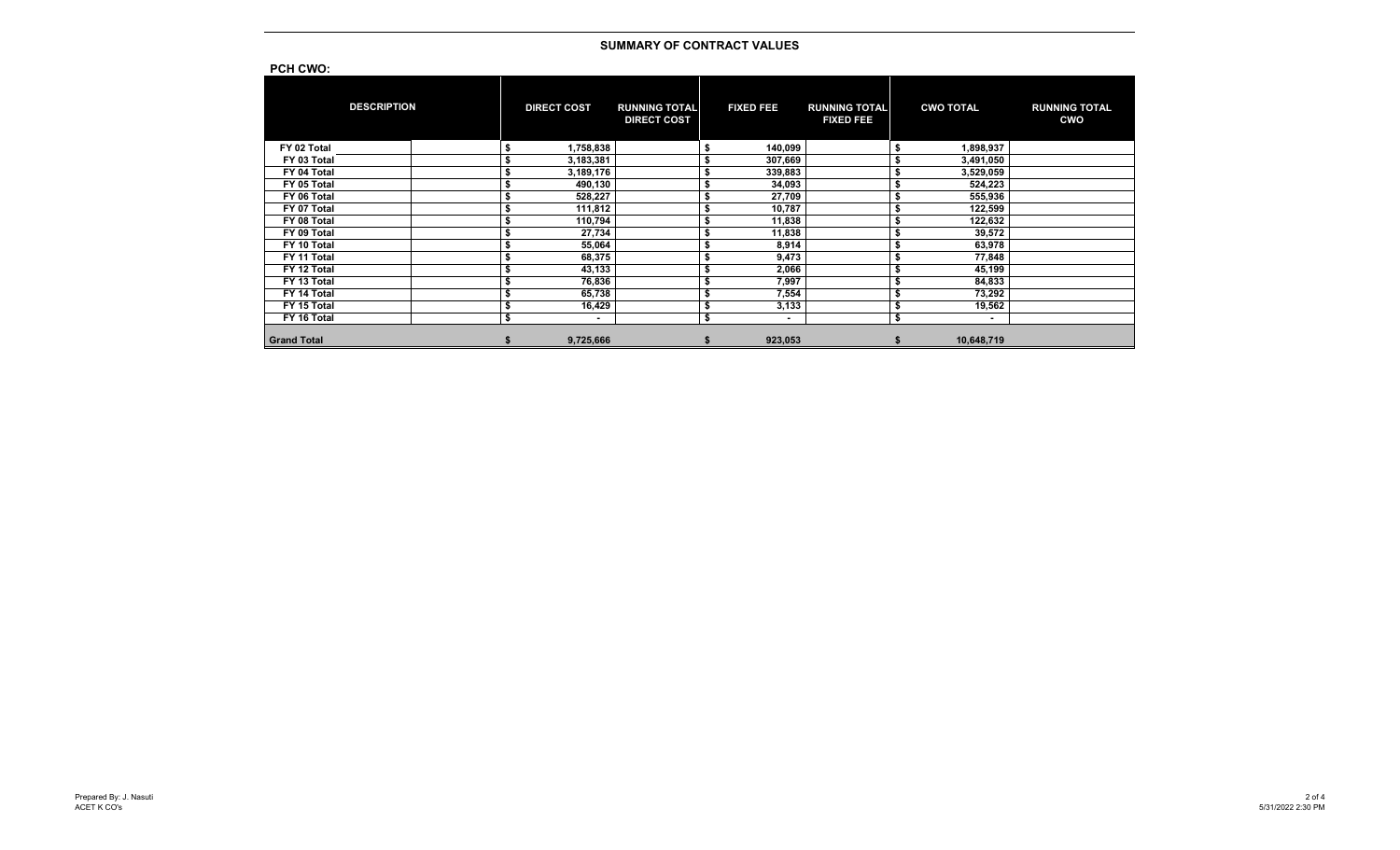| טויט ודי                       |                  |                       |      |                                            |                                |      |                                          |                         |                  |                                    |
|--------------------------------|------------------|-----------------------|------|--------------------------------------------|--------------------------------|------|------------------------------------------|-------------------------|------------------|------------------------------------|
| <b>DESCRIPTION</b>             |                  | <b>DIRECT COST</b>    |      | <b>RUNNING TOTAL</b><br><b>DIRECT COST</b> | <b>FIXED FEE</b>               |      | <b>RUNNING TOTAL</b><br><b>FIXED FEE</b> |                         | <b>CWO TOTAL</b> | <b>RUNNING TOTAL</b><br><b>CWO</b> |
| FY 02 Total                    |                  | \$<br>715,367         |      |                                            | \$<br>62,321                   |      |                                          | \$                      | 777,688          |                                    |
| FY 03 Total                    |                  | \$<br>1,479,222       | - \$ | 2,194,589                                  | \$<br>$138,600$ \$             |      | 200,921                                  | \$                      | 1,617,822        |                                    |
| FY 04 Total                    |                  | \$<br>401,173         |      |                                            | \$<br>33,083                   |      |                                          | \$                      | 434,256          |                                    |
| FY 05 Total                    |                  | \$<br>2,370,581       |      |                                            | \$<br>189,925                  |      |                                          | \$                      | 2,560,505        |                                    |
| FY 06 Total                    |                  | \$<br>1,901,388       |      |                                            | \$<br>85,153                   |      |                                          | \$                      | 1,986,541        |                                    |
| FY 07 Total                    |                  | \$<br>2,187,304       |      |                                            | \$<br>143,149                  |      |                                          | \$                      | 2.330.453        |                                    |
| FY 08 Total                    |                  | \$<br>2,399,265       |      |                                            | \$<br>138,680                  |      |                                          | \$                      | 2,537,945        |                                    |
| FY 09 Total                    |                  | \$<br>2,056,700       |      |                                            | \$<br>148,500                  |      |                                          | \$                      | 2,205,200        |                                    |
| FY 10 Total                    |                  | \$<br>2,053,959       |      |                                            | \$<br>201,332                  |      |                                          | \$                      | 2,255,292        |                                    |
| FY 11 Total                    |                  | \$<br>1,531,589       |      |                                            | \$<br>148,592                  |      |                                          | \$                      | 1,680,181        |                                    |
| FY 12 Total                    |                  | \$<br>944,613         |      |                                            | \$<br>86,600                   |      |                                          | \$                      | 1,031,213        |                                    |
| FY 13 Total                    |                  | \$<br>496,611         |      |                                            | \$<br>55,734                   |      |                                          | \$                      | 552,345          |                                    |
| FY 14 Total                    |                  | \$<br>619,218         |      |                                            | \$<br>71,587                   |      |                                          | \$                      | 690,805          |                                    |
| FY 15 Total                    |                  | \$<br>407,749         |      |                                            | \$<br>32,965                   |      |                                          | \$                      | 440,714          |                                    |
| FY 16 Total                    |                  | \$<br>371.599         |      |                                            | \$<br>36.251                   |      |                                          | \$                      | 407.849          |                                    |
| FY 17 Total                    |                  | \$<br>347,879         |      |                                            | \$<br>37,517                   |      |                                          | $\overline{\mathbf{s}}$ | 385,397          |                                    |
| FY 18 Total                    |                  | \$<br>393,101         |      |                                            | \$<br>37.863                   |      |                                          | \$                      | 430,965          |                                    |
| FY 19                          | <b>CO 47</b>     | \$<br>468,149         | \$   | 21,145,466                                 | \$<br>39,303                   | l \$ | 1,687,156                                | \$                      | $507,452$ \$     | 22,832,622                         |
| <b>FY 19</b>                   | CO 50            | \$<br>$(117, 379)$ \$ |      | 21,028,087                                 | \$<br>$\overline{\phantom{a}}$ |      | 1,687,156                                | \$                      | $(117, 379)$ \$  | 22,715,243                         |
| FY 19 Total                    |                  | \$<br>350,770         |      |                                            | \$<br>39,303                   |      |                                          | \$                      | 390.073          |                                    |
| <b>FY 20</b>                   | CO 49            | \$<br>$467,308$ \$    |      | 21,495,395                                 | \$<br>39,219                   | \$   | 1,726,375                                | \$                      | $506,527$ \$     | 23,221,770                         |
| <b>FY 20</b>                   | CO 52            | \$<br>$(175,000)$ \$  |      | $21,320,395$ \$                            | $\overline{\phantom{a}}$       |      | 1.726.375                                | \$                      | $(175,000)$ \$   | 23,046,770                         |
| <b>FY 20</b>                   | CO 53            | \$<br>$(89, 397)$ \$  |      | 21,230,998                                 | \$                             |      | 1,726,375                                | \$                      | $(89,397)$ \$    | 22,957,373                         |
| FY 20 Total                    |                  | \$<br>202.911         |      |                                            | \$<br>39.219                   |      |                                          | \$                      | 242,130          |                                    |
| FY 21                          | CO 51            | \$<br>$470,339$ \$    |      | 21,701,337                                 | \$<br>39,522                   | -\$  | 1,765,897                                | \$                      | $509,861$ \$     | 23,467,234                         |
| FY 21                          | CO <sub>54</sub> | \$<br>$(170,000)$ \$  |      | $21,531,337$ \$                            | $\sim$                         | \$   | 1,765,897                                | \$                      | $(170,000)$ \$   | 23,297,234                         |
| <b>FY21</b><br><b>CLOSEOUT</b> | CO <sub>56</sub> | \$<br>$(102, 181)$ \$ |      | 21,429,156                                 | \$                             |      | 1.765.89                                 | \$                      | $(102, 181)$ \$  | 23,195,053                         |
| FY 21 Total                    |                  | \$<br>198,158         |      |                                            | \$<br>39,522                   |      |                                          | \$                      | 237,680          |                                    |
| <b>FY 22</b>                   | CO 55            | \$<br>$401,974$ \$    |      | 21,831,130                                 | \$<br>33,710                   | \$   | 1,799,607 \$                             |                         | 435,684          | \$<br>23,630,737                   |
| $FY\overline{22}$              |                  |                       | \$   | 21,831,130                                 |                                | \$   | 1,799,607                                |                         |                  | \$<br>23,630,737                   |
| FY 21                          |                  |                       |      | 21.831.130                                 |                                |      | 1.799.60                                 |                         |                  | 23.630.7                           |
| FY 22 Total                    |                  | \$<br>401,974         |      |                                            | \$<br>33,710                   |      |                                          | \$                      | 435,684          |                                    |
| FY 23                          | CO 57            | \$<br>$261,359$ \$    |      | 22,092,489                                 | \$<br>$19,649$ \$              |      | 1,819,256 \$                             |                         | 281,008          | \$<br>23,911,745                   |
| FY 23                          |                  |                       | \$   | 22,092,489                                 |                                | \$   | 1,819,256                                |                         |                  | \$<br>23,911,745                   |
|                                |                  |                       |      | 22.092.489                                 |                                |      | 1,819,256                                |                         |                  | 23,911,745                         |
| FY 23 Total                    |                  | \$<br>261,359         |      |                                            | \$<br>19.649                   |      |                                          | \$                      | 281.008          |                                    |
| <b>Grand Total</b>             |                  | \$<br>22.092.490      |      |                                            | \$<br>1.819.255                |      |                                          | \$                      | 23.911.745       |                                    |

# **SR 47 CWO:**